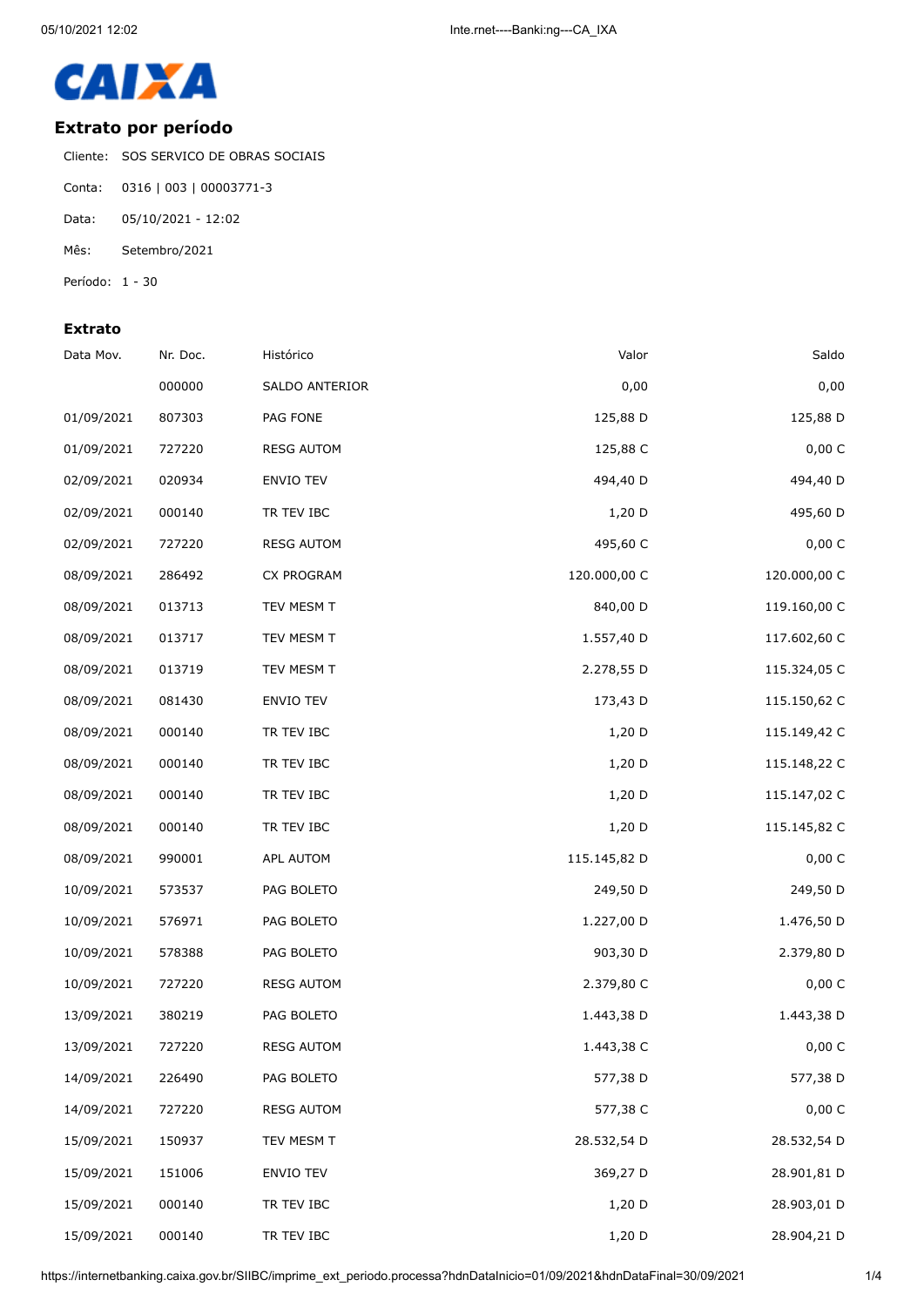|             | Inte.rnet----Banki:ng---CA IXA |                   |        | 05/10/2021 12:02 |
|-------------|--------------------------------|-------------------|--------|------------------|
| 0,00 C      | 28.904,21 C                    | <b>RESG AUTOM</b> | 727220 | 15/09/2021       |
| 2.515,13 D  | 2.515,13 D                     | TEV MESM T        | 160914 | 16/09/2021       |
| 2.516,33 D  | $1,20$ D                       | TR TEV IBC        | 000140 | 16/09/2021       |
| 0,00 C      | 2.516,33 C                     | <b>RESG AUTOM</b> | 727220 | 16/09/2021       |
| 406,00 D    | 406,00 D                       | PAG BOLETO        | 207772 | 17/09/2021       |
| 528,19 D    | 122,19 D                       | PAG FONE          | 279094 | 17/09/2021       |
| 0,00 C      | 528,19 C                       | <b>RESG AUTOM</b> | 727220 | 17/09/2021       |
| 1.702,75 D  | 1.702,75 D                     | PAG BOLETO        | 376240 | 20/09/2021       |
| 1.792,75 D  | 90,00 D                        | PAG FONE          | 638560 | 20/09/2021       |
| 3.092,75 D  | 1.300,00 D                     | TEV MESM T        | 201231 | 20/09/2021       |
| 3.093,95 D  | 1,20 D                         | TR TEV IBC        | 000140 | 20/09/2021       |
| 0,00 C      | 3.093,95 C                     | <b>RESG AUTOM</b> | 727220 | 20/09/2021       |
| 581,20 D    | 581,20 D                       | TEV MESM T        | 211418 | 21/09/2021       |
| 582,40 D    | $1,20$ D                       | TR TEV IBC        | 000140 | 21/09/2021       |
| 0,00 C      | 582,40 C                       | <b>RESG AUTOM</b> | 727220 | 21/09/2021       |
| 118,70 C    | 118,70 C                       | CRED TEV          | 221048 | 22/09/2021       |
| 558,80 C    | 440,10 C                       | CRED TEV          | 221049 | 22/09/2021       |
| 241,20 D    | 800,00 D                       | TEV MESM T        | 221046 | 22/09/2021       |
| 1.719,80 D  | 1.478,60 D                     | TEV MESM T        | 221046 | 22/09/2021       |
| 1.721,00 D  | $1,20$ D                       | TR TEV IBC        | 000140 | 22/09/2021       |
| 1.722,20 D  | 1,20 D                         | TR TEV IBC        | 000140 | 22/09/2021       |
| 0,00 C      | 1.722,20 C                     | <b>RESG AUTOM</b> | 727220 | 22/09/2021       |
| 659,80 D    | 659,80 D                       | PAG BOLETO        | 108572 | 24/09/2021       |
| 0,00 C      | 659,80 C                       | <b>RESG AUTOM</b> | 727220 | 24/09/2021       |
| 96,99 D     | 96,99 D                        | TEV MESM T        | 004518 | 27/09/2021       |
| 341,69 D    | 244,70 D                       | TEV MESM T        | 004519 | 27/09/2021       |
| 821,69 D    | 480,00 D                       | TEV MESM T        | 271227 | 27/09/2021       |
| 870,69 D    | 49,00 D                        | MANUT CTA         | 000000 | 27/09/2021       |
| 871,89 D    | 1,20 D                         | TR TEV IBC        | 000140 | 27/09/2021       |
| 873,09 D    | 1,20 D                         | TR TEV IBC        | 000140 | 27/09/2021       |
| 874,29 D    | 1,20 D                         | TR TEV IBC        | 000140 | 27/09/2021       |
| 0,00 C      | 874,29 C                       | <b>RESG AUTOM</b> | 727220 | 27/09/2021       |
| 406,00 D    | 406,00 D                       | PAG BOLETO        | 040849 | 28/09/2021       |
| 3.076,67 D  | 2.670,67 D                     | TEV MESM T        | 003009 | 28/09/2021       |
| 4.276,28 D  | 1.199,61 D                     | TEV MESM T        | 003014 | 28/09/2021       |
| 5.859,92 D  | 1.583,64 D                     | TEV MESM T        | 003016 | 28/09/2021       |
| 7.565,49 D  | 1.705,57 D                     | TEV MESM T        | 003018 | 28/09/2021       |
| 10.261,05 D | 2.695,56 D                     | TEV MESM T        | 003019 | 28/09/2021       |
| 10.505,09 D | 244,04 D                       | TEV MESM T        | 003022 | 28/09/2021       |

https://internetbanking.caixa.gov.br/SIIBC/imprime\_ext\_periodo.processa?hdnDataInicio=01/09/2021&hdnDataFinal=30/09/2021 2/4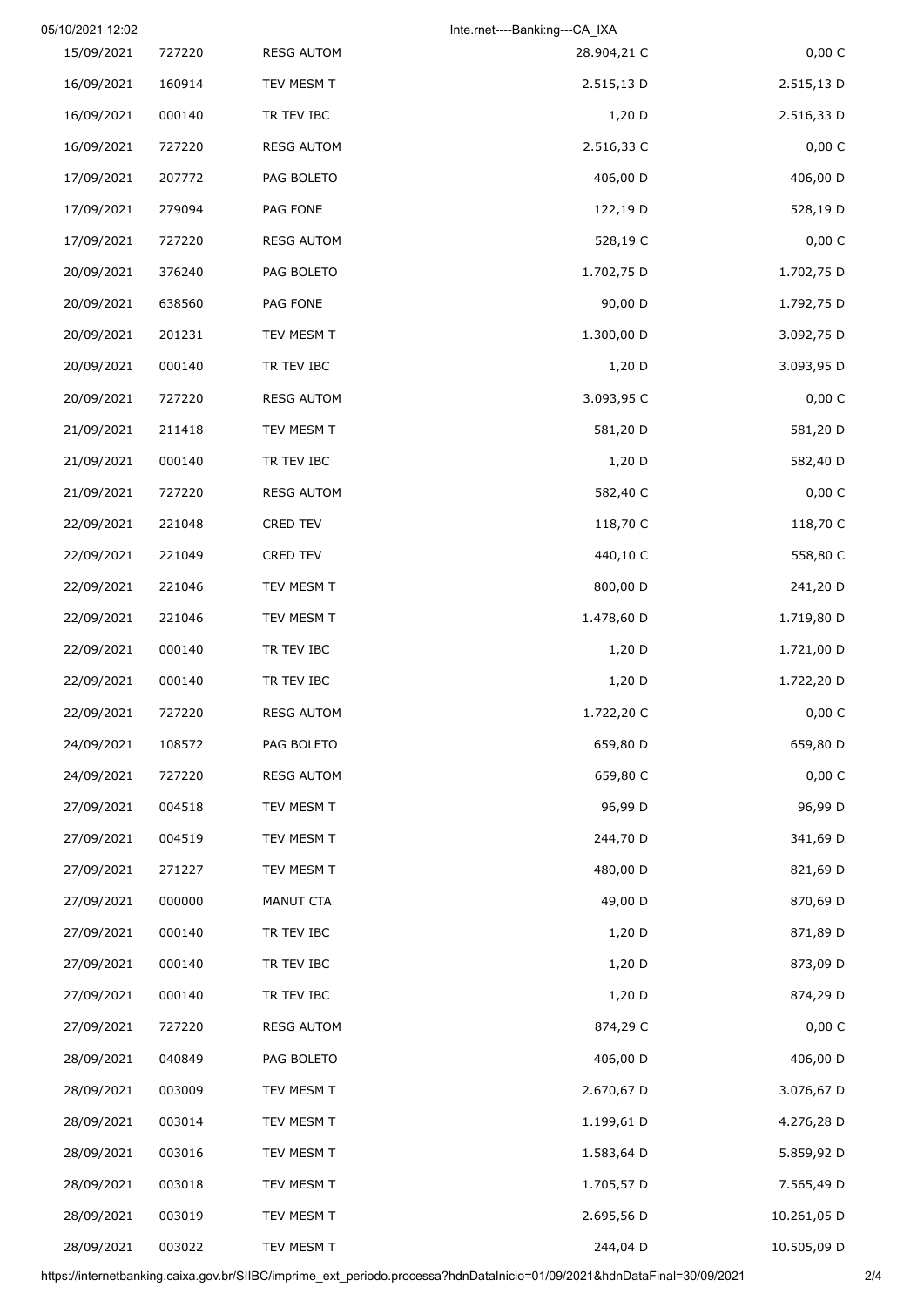05/10/2021 12:02 **Inte.rnet----Banki:ng---CA\_IXA** 

| 28/09/2021 | 003023 | TEV MESM T | 983,22 D   | 11.488,31 D |
|------------|--------|------------|------------|-------------|
| 28/09/2021 | 003024 | TEV MESM T | 1.649,32 D | 13.137,63 D |
| 28/09/2021 | 003026 | TEV MESM T | 1.312,34 D | 14.449,97 D |
| 28/09/2021 | 003027 | TEV MESM T | 1.716,47 D | 16.166,44 D |
| 28/09/2021 | 003028 | TEV MESM T | 1.114,61 D | 17.281,05 D |
| 28/09/2021 | 003029 | TEV MESM T | 4.307,01 D | 21.588,06 D |
| 28/09/2021 | 003030 | TEV MESM T | 1.092,65 D | 22.680,71 D |
| 28/09/2021 | 003031 | TEV MESM T | 1.110,67 D | 23.791,38 D |
| 28/09/2021 | 003032 | TEV MESM T | 1.414,18 D | 25.205,56 D |
| 28/09/2021 | 003033 | TEV MESM T | 71,82 D    | 25.277,38 D |
| 28/09/2021 | 003034 | TEV MESM T | 988,69 D   | 26.266,07 D |
| 28/09/2021 | 003035 | TEV MESM T | 1.499,71 D | 27.765,78 D |
| 28/09/2021 | 003036 | TEV MESM T | 1.118,09 D | 28.883,87 D |
| 28/09/2021 | 003037 | TEV MESM T | 1.281,33 D | 30.165,20 D |
| 28/09/2021 | 003038 | TEV MESM T | 2.153,81 D | 32.319,01 D |
| 28/09/2021 | 003039 | TEV MESM T | 1.714,78 D | 34.033,79 D |
| 28/09/2021 | 003040 | TEV MESM T | 4.771,16 D | 38.804,95 D |
| 28/09/2021 | 003041 | TEV MESM T | 4.028,52 D | 42.833,47 D |
| 28/09/2021 | 003043 | TEV MESM T | 1.845,63 D | 44.679,10 D |
| 28/09/2021 | 003044 | TEV MESM T | 1.070,01 D | 45.749,11 D |
| 28/09/2021 | 003045 | TEV MESM T | 1.804,14 D | 47.553,25 D |
| 28/09/2021 | 003046 | TEV MESM T | 1.195,96 D | 48.749,21 D |
| 28/09/2021 | 003047 | TEV MESM T | 2.156,77 D | 50.905,98 D |
| 28/09/2021 | 003114 | TEV MESM T | 1.443,09 D | 52.349,07 D |
| 28/09/2021 | 003140 | TEV MESM T | 1.258,60 D | 53.607,67 D |
| 28/09/2021 | 003141 | TEV MESM T | 850,55 D   | 54.458,22 D |
| 28/09/2021 | 281340 | TEV MESM T | 140,00 D   | 54.598,22 D |
| 28/09/2021 | 000140 | TR TEV IBC | $1,20$ D   | 54.599,42 D |
| 28/09/2021 | 000140 | TR TEV IBC | $1,20$ D   | 54.600,62 D |
| 28/09/2021 | 000140 | TR TEV IBC | $1,20$ D   | 54.601,82 D |
| 28/09/2021 | 000140 | TR TEV IBC | $1,20$ D   | 54.603,02 D |
| 28/09/2021 | 000140 | TR TEV IBC | $1,20$ D   | 54.604,22 D |
| 28/09/2021 | 000140 | TR TEV IBC | 1,20 D     | 54.605,42 D |
| 28/09/2021 | 000140 | TR TEV IBC | $1,20$ D   | 54.606,62 D |
| 28/09/2021 | 000140 | TR TEV IBC | $1,20$ D   | 54.607,82 D |
| 28/09/2021 | 000140 | TR TEV IBC | $1,20$ D   | 54.609,02 D |
| 28/09/2021 | 000140 | TR TEV IBC | $1,20$ D   | 54.610,22 D |
| 28/09/2021 | 000140 | TR TEV IBC | 1,20 D     | 54.611,42 D |
| 28/09/2021 | 000140 | TR TEV IBC | 1,20 D     | 54.612,62 D |